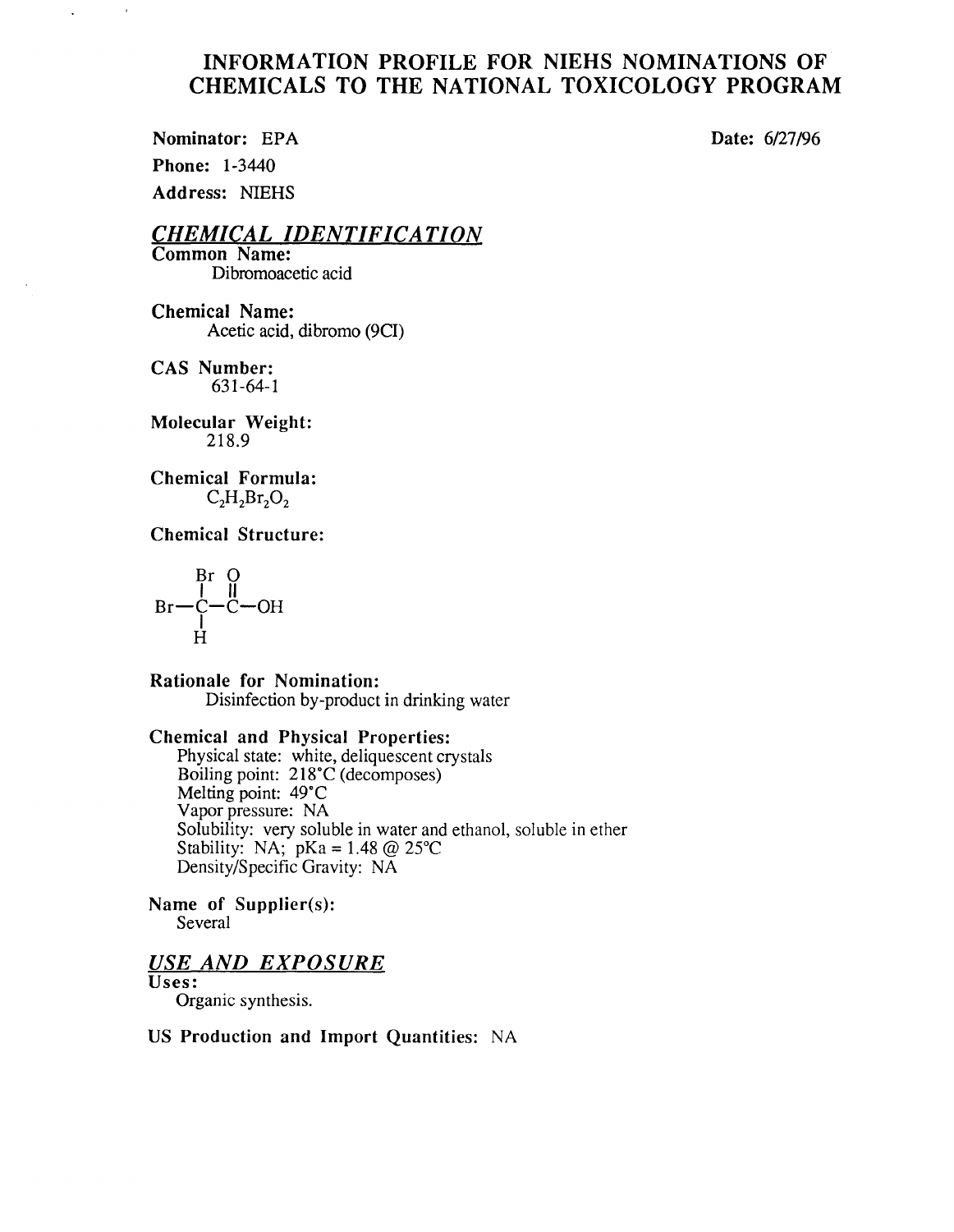On TSCA inventory, not otherwise regulated.

# Levels of Human Exposure:

Occupational: NA

#### Environmental:

1989, US surface, lake, reservoir and groundwater, 0.9-19 ug/1 (1). 1989 US surface water, 0.7-11 ug/1 (2).

Ozonation of natural waters containing bromide ion leads to the formation of inorganic hypobromite and bromate and many brominated organic by-products, only a few of which have been identified. The study described here identified bromoform, bromoacetonitriles, bromoacetone, bromoacetic acids, and a group of labile compounds referred to as bromohydrins. These by-products are reactive toward most quenching agents used for their stabilization. Dissolved organic bromide (DOBr) formation was favored by a low pH, low alkalinity, and low ammonia concentration and increased as a function of bromide concentration in the raw water. A mass balance of bromide indicates that, in some cases, <10% of the DOBr content has been identified (3).

The effects of bromide ion, pH and reaction time on the formation of four trihalomethanes, nine haloacetic acids and total organic halogens in chlorinated drinking water have been investigated. In this extensive study, the relationships of total trihalomethanes and total haloacetic acids with total organic halogen have been evaluated. The study determined the concentration range of nine haloacetic acids and four trihalomethanes as percentage of total organic halogen. The results showed that the percentage of total organic halogen made up of total trihalomethanes plus total haloacetic acids significantly increases with increasing bromide ion concentrations and pH. These observations suggest that both a higher bromide concentration and pH cause the formation of mainly brominated trihalomethanes with the reduction of haloacetic acids which could be identified and quantified by current U.S. Environmental Protection Agency methods (4).

## *TOXICOLOGY DATA*

Genetic Toxicity: NA Selected by the NTP for genetic toxicology testing.

#### Subchronic Toxicity: NA

#### Chronic Toxicity: NA

#### Carcinogenicity:

An overview of recent developments regarding the reproductive effects of dichloroacetic acid, trichloroacetic acid, dibromoacetic acid, bromoacetic acid, as well as other disinfection by-products (5).

#### Reproductive/Developmental Effects:

Halogenated acetic acids are major disinfection by-products of water chlorination and ozonation. Limited data in experimental animals indicate that repeated doses of dichloroacetic acid (DCA) or single doses of dibromoacetic acid (DBAA) cause testicular damage. In the present study, spermatotoxic effects were investigated in rats given oral doses of 0, 10, 30, 90, or 270 mg DBAA/kg/day for 14 days. In rats dosed with 270 mg/kg/day, there were marked effects on epididymal sperm motility and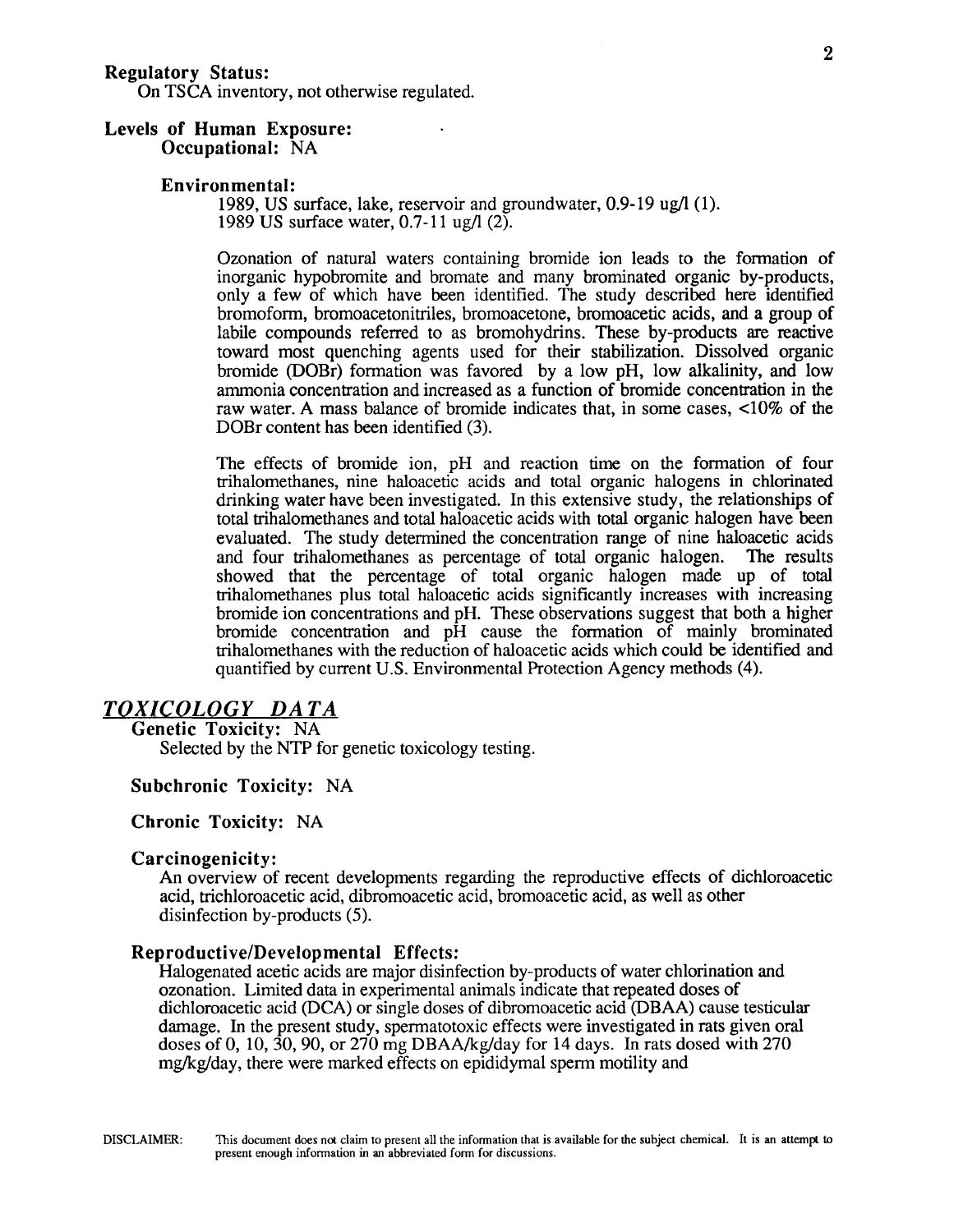morphology including the flagellar fusion of 2 or more sperm. Testis weight, epididymis weight, and testicular sperm head counts were mildly reduced relative to control, whereas epididymal sperm counts were sunstantially decreased. Histological changes in the testis included retention of Step 19 spermatids in Stages IX to XIII, abnormal development of late spermatids, and the formation of atypical structures resembling residual bodies that were observed predominantly in Stages  $\hat{X}$  to XIV and I of the cycle of the seminiferous epithelium. At the dose of 90 mg/kg/day, effects on spermiation, spermatid development, epididymal sperm counts, sperm motility, and sperm morphology were less severe than at the higher dosage. Reduced caput sperm counts and mild effects on spermiation also occurred at 30 and 10 mg/kg/day. These studies indicate that subchronic exposure to DBAA has the potential to affect reproductive outcome in the rat. Compared to previous studies of DCA, DBAA, on a molar basis, appears to be a stronger testicular toxicant than the dichloro analogue (6).

Chlorine and bromine can react with natural organic substances in source waters to form haloacetic acids, major disinfection by-products of water chlorination. Several toxic effects including testicular damage have been attributed to the chloroacetic acids but little information is available on the bromine analogues. In this report the authors present the results of acute toxicity and acute spermatotoxicity studies of monobromoacetic acid (MBAA) and dibromoacetic acid (DBAA). In adult male rats the acute oral toxicity of MBAA was 10-fold that of DBAA ( $LD_{50}$  177 vs 1737 mg/kg). No reproductive-related endpoints were affected in rats given a single dose of 100 mg MBAA/kg or 14 daily doses of25 mg MBAA/kg/day. In rats dosed with DBAA, serum testosterone fell to 17% of control  $\overline{2}$  days after a single dose of 1250 mg/kg but returned to control levels by day 14. Marked effects on sperm motion were seen on post-treatment days 14 and 28. Degenemtive flagellar changes in cauda sperm were present on day 14 while abnormal sperm head shapes and flagellar degeneration were observed in both caput and cauda sperm on day 28. Histopathology indicated altered spermiation at all timepoints as evidenced by retention of Step 19 spermatids beyond Stage VIII of the cycle of the seminiferous epithelium. Disorganization, distortion, and degeneration of late spermatids were also observed. On day 14 structures resembling residual bodies were rarely seen in the testis but were numerous in the epididymis. Caput sperm counts were decreased on day 2 and cauda sperm counts were decreased on day 14 and 28. The data indicate that DBAA is a testicular toxicant in the rat with late and elongating spermatids being particularly susceptible germinal cells (7).

The authors recently demonstrated with short-duration tests that dibromoacetic acid (DBAA), a commonly occurring by-product of water disinfection, alters sperm morphology and motility in the male rat. These results suggested that the effects of DBAA on sperm quality were likely to compromise reproductive competence of the male rat early in subchronic exposure. The present studies were undertaken to investigate the dose response and time course of alterations in fertility and sperm quality. Proven breeder male rats were gavaged daily with 0, 2, 10, 50, or 250 mg DBAA/kg for up to 79 days; interim and terminal measurements of sperm quality and reproductive outcome were made. Because of the known neurotoxicity of the analogue, dichloroacetic acid, both natural breeding and artificial inseminations were evaluated in untreated females to distinguish between possible behavioral and spermatogenic effects. DBAA compromised male fertility during the second treatment week in naturally bred rats dosed with  $\overline{250}$  mg/kg. The early antifertility effect appeared to be the result of behavioral changes since females artificially inseminated with sperm collected on day 9 successfully produced offspring. However, sperm morphology and motility also were rapidly affected by DBAA treatment so that no offspring via natural insemination and only one litter via artificial insemination were produced subsequent to day 15. Through 31 days, substantial effects on sperm motility, sperm morphology, and epididymal sperm numbers were observed, but there was no

3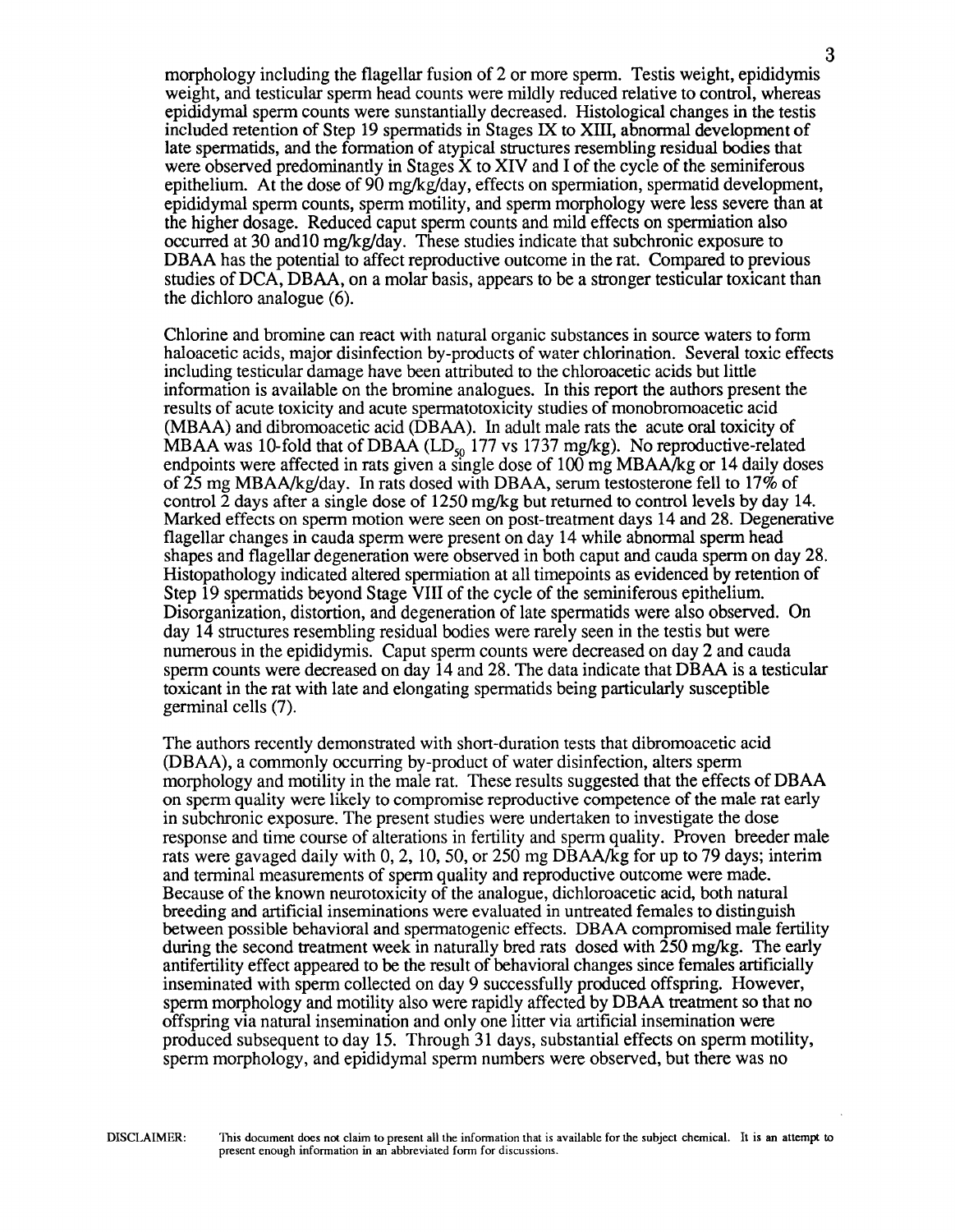demonstrable effect on serum testosterone or sperm production. Because severe toxicity developed in the group given  $250 \text{ mg/kg}$ , exposure of these animals was prematurely terminated after 42 doses and their recovery was monitored through a 6-month post treatment period; decreased testis weights and only limited recovery of reproductive performance were observed. Exposure to 50 mg/kg resulted in moderate changes in sperm morphology and motility and moderate decreases in epididymal sperm counts in rats dosed for 31 or 79 days. However, these males remained fertile, litter size was unaffected, and no paternally mediated developmental defects were noted in their offspring. No effects on sperm quality were detected at dosages of 2 or 10 mg/kg. However, compared to controls, naturally bred DBAA-treated rats tended to have fewer inseminations, fewer copulatory plugs, and fewer multiple litters, suggesting that DBAA may have altered mating behavior at dosages as low as  $10 \text{ mg/kg}$  (8).

4

## Immunotoxicity: NA

Neurotoxicity: NA

Metabolism/Disposition: NA

#### Structure Activity Relationships:

Re: other haloacetic acids and esters. Expected to be a strong corrosive and irritant.

Other Biological Effects: NA

## *SOURCES SEARCHED*

Chapman & Hall Chemical Database Chemical Abstracts Chemical Economic Handbook Chern Sources International Chern Sources USA EMIC Handbook of Chemistry and Physics Hazardous Substances Database IARC Monograph # 52: Chlorinated Drinking Water, etc. (1991) Kirk-Othmer Encyclopedia of Chemical Technology (third edition) Medline Merck Index **RTECS** Safety of Water Disinfection (ILSI Press) Suspect Chemical Sourcebook Synthetic Organic Handbook Toxline/Toxlit

## *REFERENCES CITED*

1. Krasner, S. W., McGuire, M. J., Jacangelo, J. G., Patania, N. L., Reagan, K. M., Aieta, E. M. The occurrence of disinfection by-products in US drinking water. J. *Am. Water Works Assoc.*, <u>81</u>:41, 1989.

2. Jacangelo, J. G., Patania, N. L., Reagan, K. M., Aieta, E. M., Krasner, S. W., McGuire, M.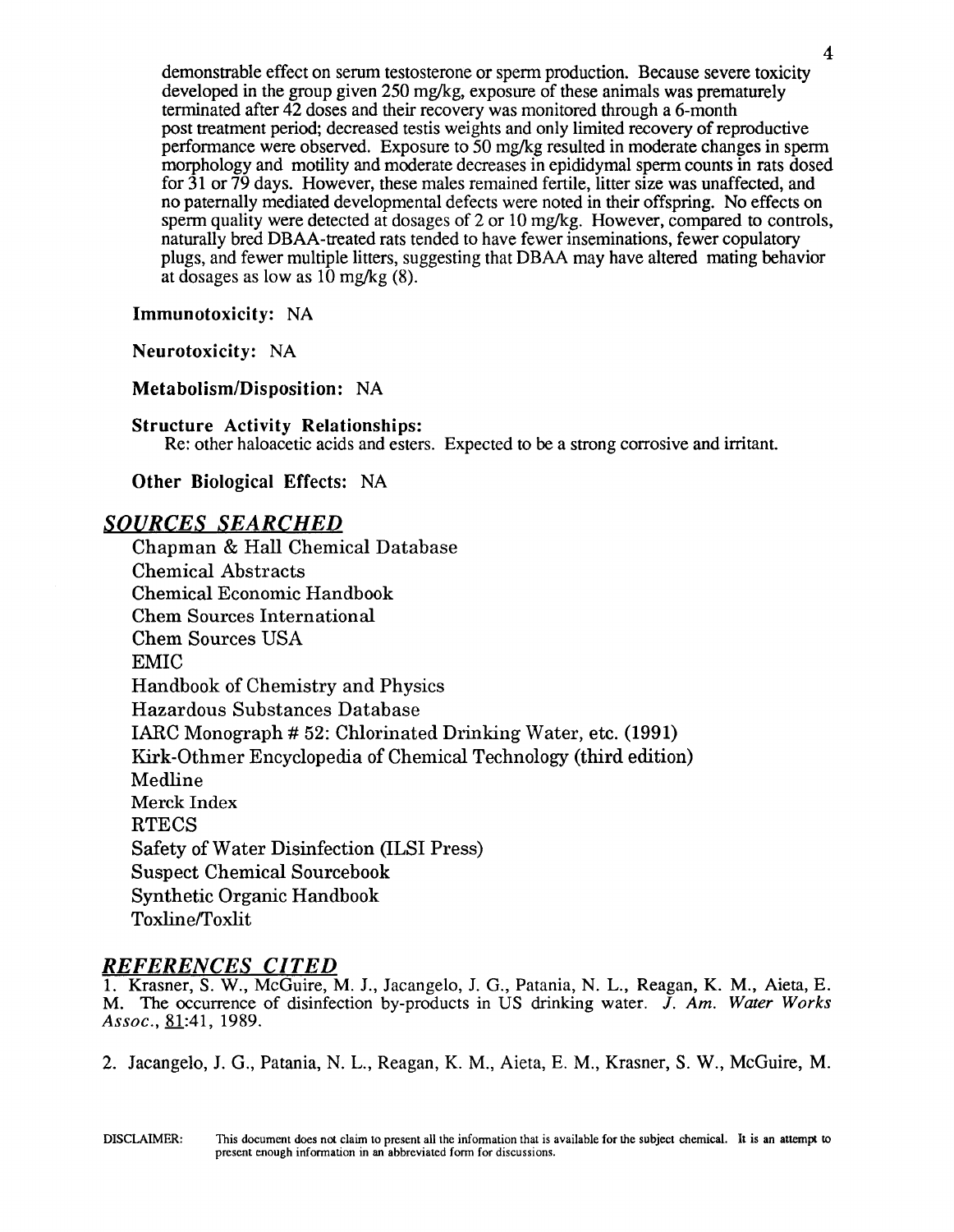J. Ozonation: assessing its role in the formation and control of disinfection by-products.  $J. Am.$ *Water Works Assoc.,* <u>81</u>:74, 1989.